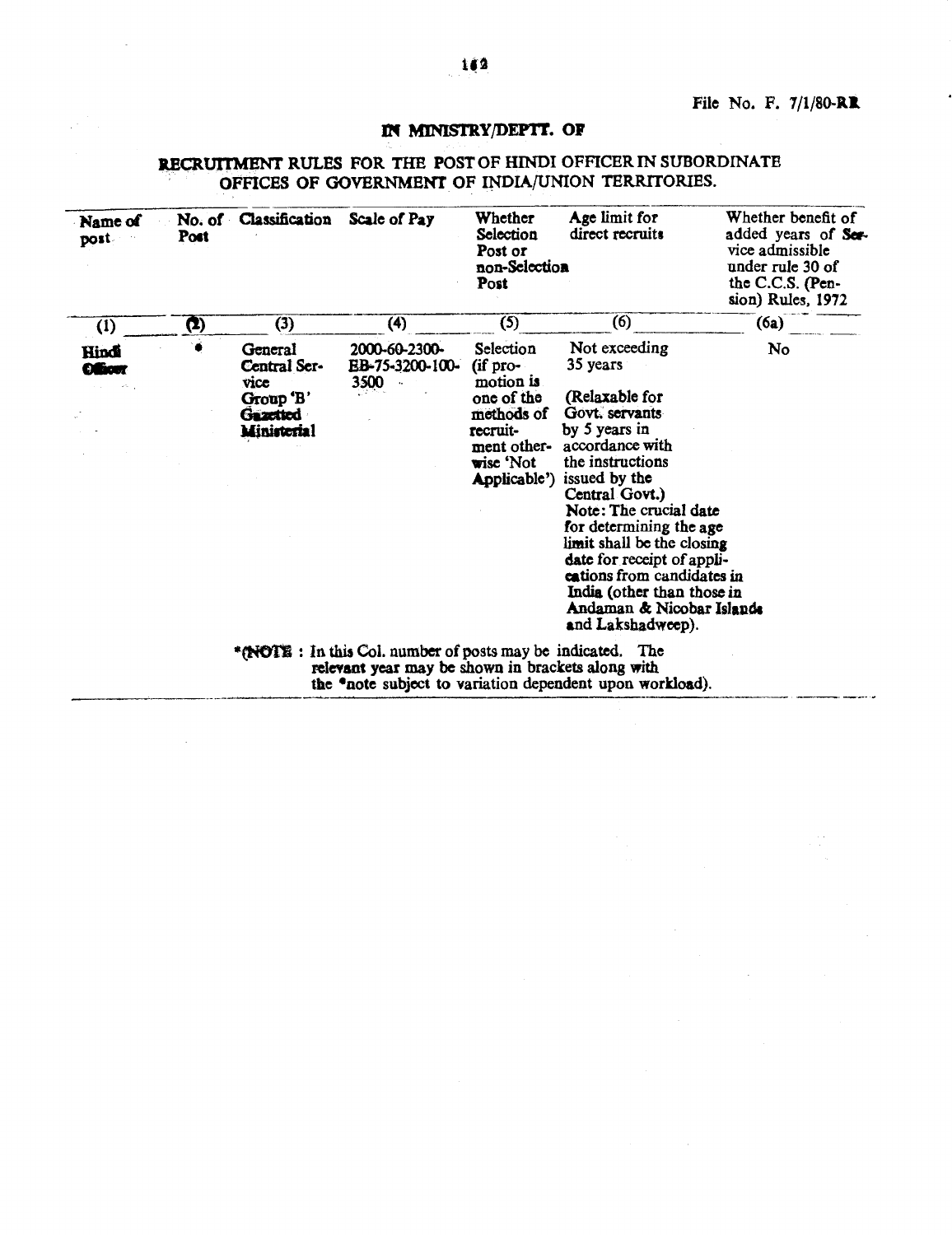|                                                                                                                                     | 違く                                                                                                                                  |                                                                 |                                                                                                                                                                                  |
|-------------------------------------------------------------------------------------------------------------------------------------|-------------------------------------------------------------------------------------------------------------------------------------|-----------------------------------------------------------------|----------------------------------------------------------------------------------------------------------------------------------------------------------------------------------|
| Educational and other qualifications required<br>for direct recquits<br>$\Omega$                                                    | Whether age and<br>educational qua-<br>lifications pre-<br>scribed for direct<br>recruits will<br>apply in the<br>case of Promotees | Period of<br>probation,<br>if any                               | Method of rectt.<br>Whether by direct<br>rectt. or by promo-<br>tion or by depu<br>tation/transfer $\&$<br>percentage of the<br>vacancies to be<br>filled by various<br>methods. |
| (7)                                                                                                                                 | (8)                                                                                                                                 | (9)                                                             | (10)                                                                                                                                                                             |
| <b>Essential</b>                                                                                                                    |                                                                                                                                     |                                                                 |                                                                                                                                                                                  |
| (i) Master's degree of a recognised University<br>or equivalent in Hindi with English as a<br>subject at the degree level.          | No (if promotion<br>is one of the me-<br>thods of recruitment<br>otherwise Not-                                                     | $2$ yrs.<br>(if promotion<br>and/or direct<br>recruitment are   | Promotion (if posts<br>of Senior Translator<br>Junior Translator<br>are available in the                                                                                         |
| <b>OR</b><br>Master's degree of a recognised University<br>or equivalent in English with Hindi as a<br>subject at the degree level. | Applicable).                                                                                                                        | the methods of<br>recruitment:<br>otherwise Not<br>Applicable). | Department) failing<br>which by transfer<br>on deputation or<br>direct recruitment                                                                                               |
| <b>OR</b>                                                                                                                           |                                                                                                                                     |                                                                 | (according to<br>requirement).                                                                                                                                                   |
| Master's degree of a recognised University<br>or equivalent in ony subject with TE-41                                               |                                                                                                                                     |                                                                 |                                                                                                                                                                                  |

 $\sim$ 

153

or equivalent in any subject with Hindi and English

as a subject at the degree level.

## **OR**

Master's degree of a recognised University or equivalent in any subject with Hindi medium and English as a subject at the degree level.

## **OR**

Master's degree of a recognised University or equivalent in ay subject with English medium and Hindi as a subject at the degree level.

5 years' experience of terminological work in Hindi and/or Translation work from English to Hindi or vica-versa, preferably of technical or scientificliterature.

# OR

5 years' experience of teaching, research, writing or journalism in Hindi.

Note: 1. Qualifications are relaxable at the discretion of the U.P.S.C. in case of candidates otherwise well qualified.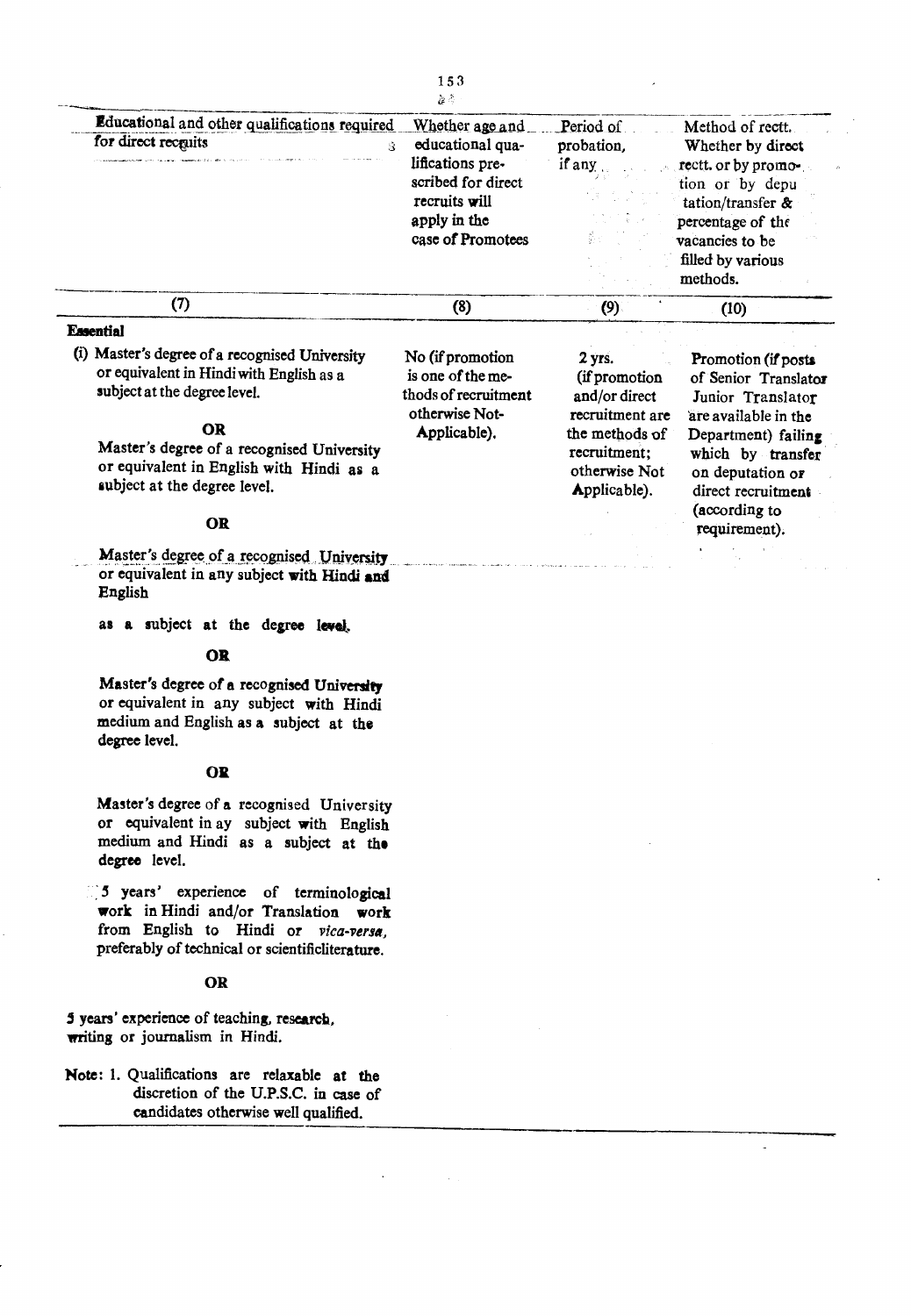Note 2:-The qualifications regarding experience is/are relaxable at the discretion of the U.P.S.C. in the case of candidates belonging to scheduled castes and Scheduled Tribes if, at any stage of selection the U.P.S.C. is of the opinion that sufficient number of candidates from these communities possessing the requisite experience are not likely to be available to fill up the vacancies reserved for them.

## **Desirable:**

- . (i) Knowledge of Sanskrit and/or a moder:n Indian Language.
- (ii) Administrative experience.
- (iii) Experience of organising Hindi classes' or workshops for noting and drafting.